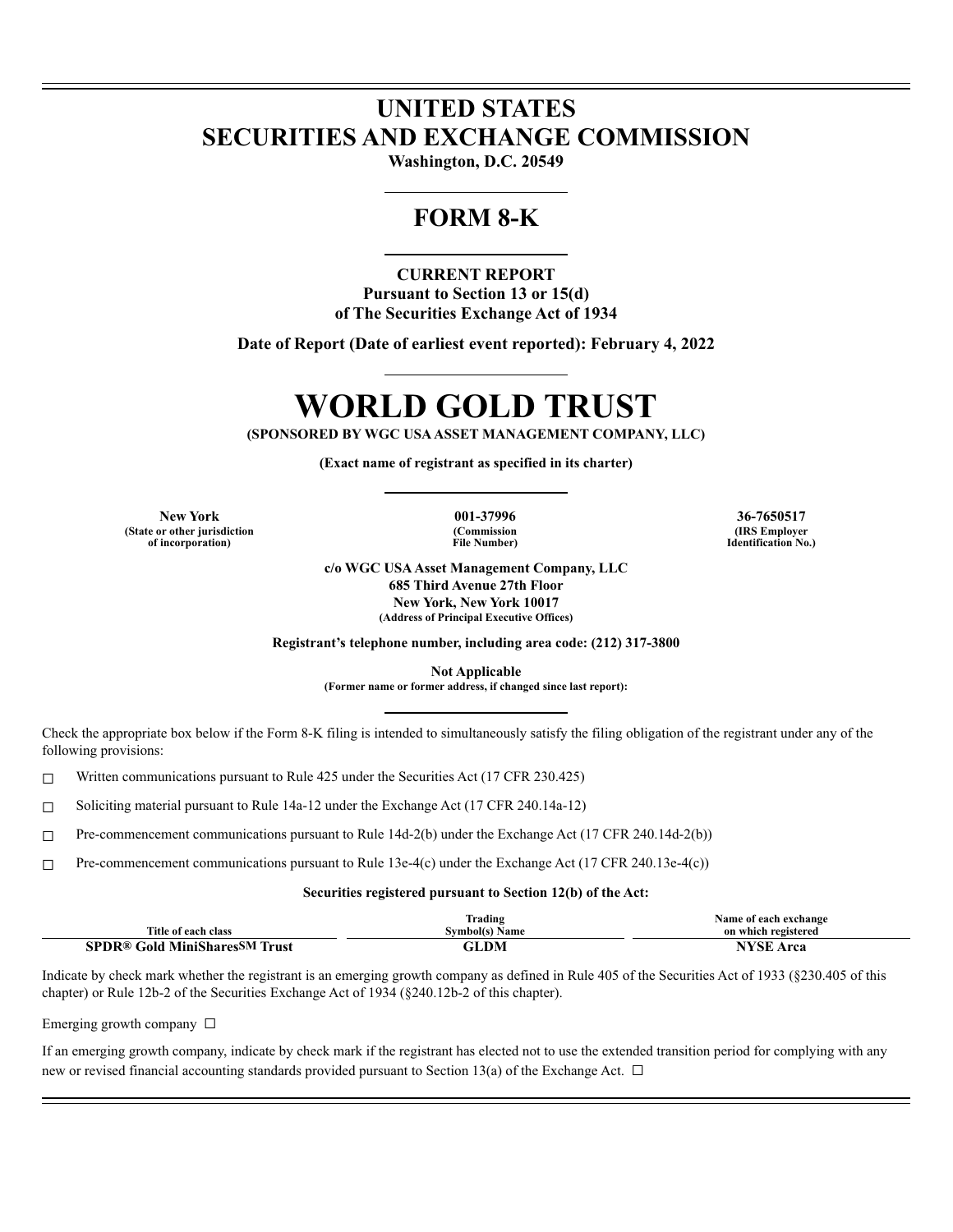#### **Item 8.01 Other Events.**

On February 4, 2022, WGC USA Asset Management Company, LLC, the sponsor of the World Gold Trust (the "Sponsor"), issued a press release announcing (i) the reduction of its annual fee of 0.18% of the net asset value of the SPDR® Gold MiniSharesSM Trust ("GLDM") to 0.10% of the net asset value of GLDM and (ii) a one-for-two reverse stock split of the shares of GLDM which will represent 1/50th of an ounce of gold with an effective date of February 23, 2022. A copy of the press release is furnished as an Exhibit to this Current Report and incorporated herein by reference.

The Amended and Restated Sponsor Agreement dated as of October 14, 2016, as amended on November 28, 2017 and June 12, 2018, between the Sponsor and World Gold Trust, was amended on February 4, 2022 to update the Sponsor's annual fee. The amendment is effective on February 23, 2022 and is furnished as an Exhibit to this Current Report and incorporated herein by reference.

#### **ITEM 9.01 FINANCIAL STATEMENTS AND EXHIBITS.**

**(d) Exhibits:**

**Exhibit**

| ехиня<br>No. | <b>Description</b>                                                                                                                                                              |
|--------------|---------------------------------------------------------------------------------------------------------------------------------------------------------------------------------|
| 10.5.3       | Third Amendment to the Amended and Restated Sponsor Agreement between World Gold Trust and WGC USA Asset Management<br><u>Company, LLC, as sponsor, dated February 4, 2022.</u> |
| 99.1         | <u>Press Release dated February 4, 2022.</u>                                                                                                                                    |

104 Cover Page Interactive Data File (embedded within the Inline XBRL document)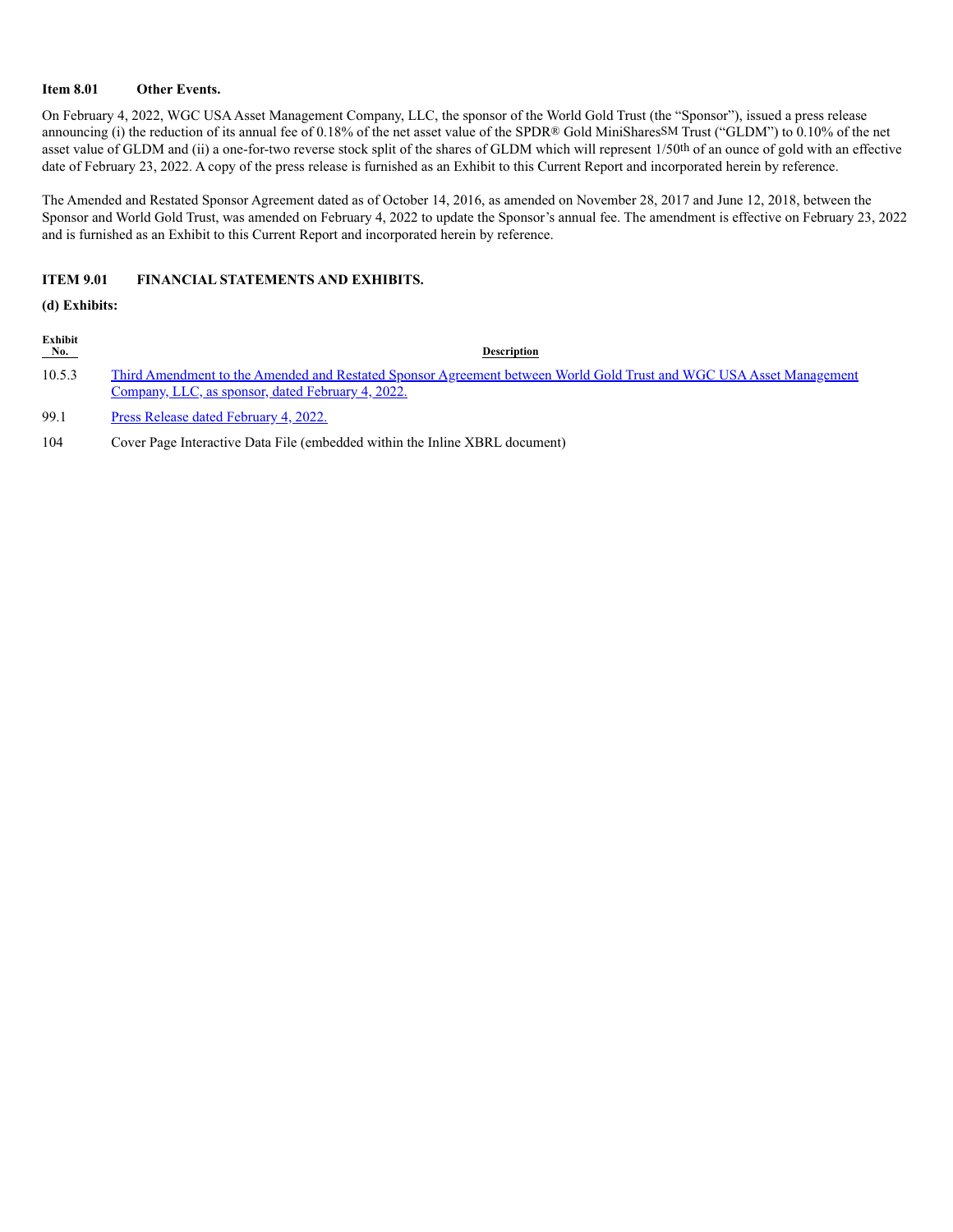#### **SIGNATURE**

Pursuant to the requirements of the Securities Exchange Act of 1934, the Registrant has duly caused this report to be signed on its behalf by the undersigned thereunto duly authorized.

Date: February 4, 2022 **WORLD GOLD TRUST** (Registrant)\*

> By: WGC USA Asset Management Company, LLC as the Sponsor of the Registrant

By: /s/ Brandon Woods

 Name: Brandon Woods Title: Principal Financial and Accounting Officer

<sup>\*</sup> As the Registrant is a trust, this report is being filed on behalf of the Registrant by WGC USA Asset Management Company, LLC, only in its capacity as the sponsor of the Registrant. The identified person signing this report is signing in their capacity as an authorized officer of WGC USA Asset Management Company, LLC.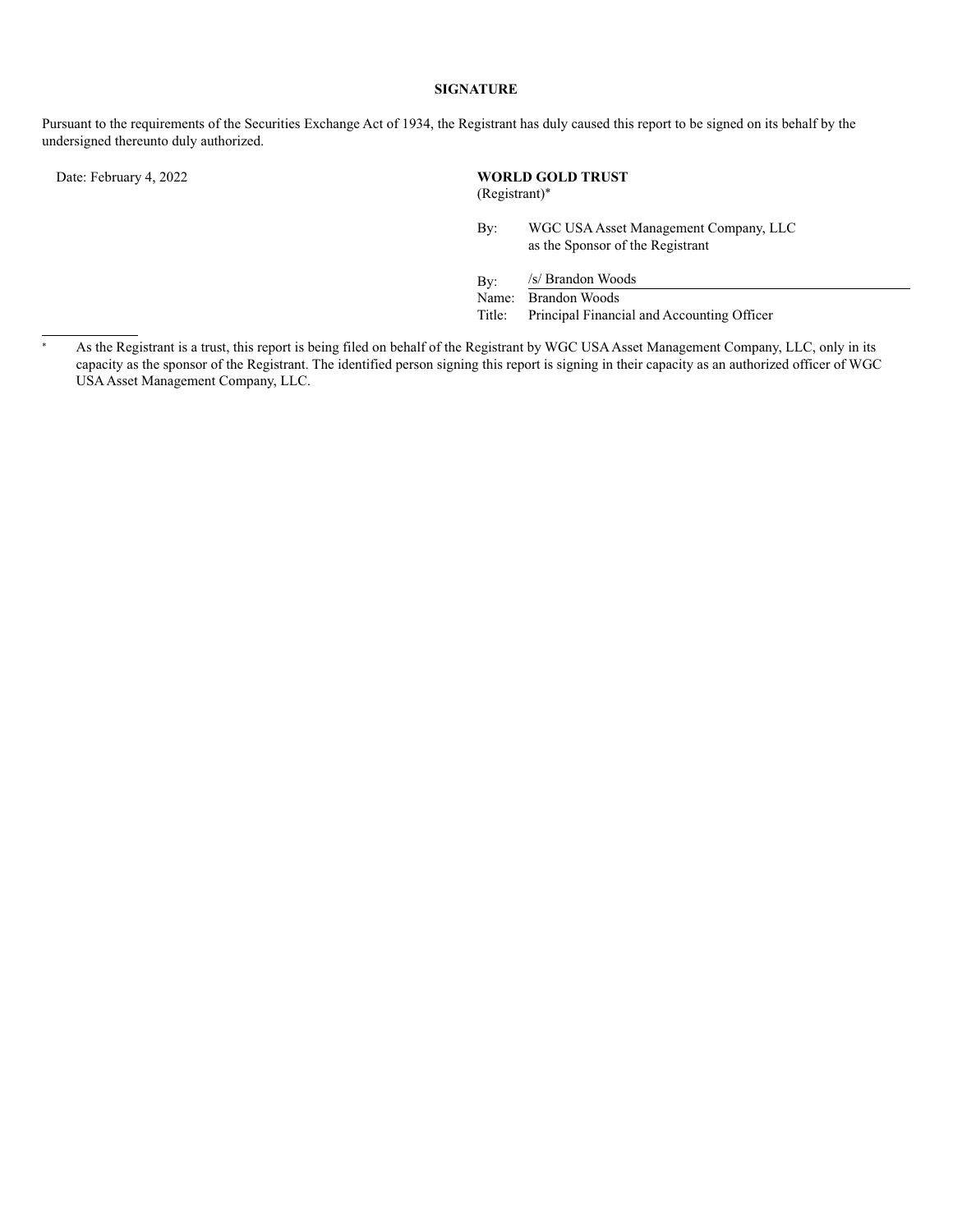#### **THIRD AMENDMENT**

**TO**

#### **AMENDED AND RESTATED SPONSOR AGREEMENT**

This Amendment (this "Amendment"), dated as of February 4, 2022 and effective as of February 23, 2022, is to the Amended and Restated Sponsor Agreement dated as of October 14, 2016, as amended on November 28, 2017 and June 12, 2018 (the "Agreement") between WGC USA Asset Management Company, LLC, a Delaware limited liability company (the "Sponsor"), and World Gold Trust (the "Trust"), a Delaware statutory trust organized in series.

**WHEREAS**, the Sponsor has agreed to reduce its sponsor fee with respect to SPDR® Gold MiniSharesSM Trust ("GLDM"); and

**WHEREAS**, the Sponsor and the Trust would like to amend the Agreement to reflect the reduction of the Marketing Agent's fee for GLDM.

**NOW, THEREFORE**, in consideration of the agreements and obligations set forth herein and for other good and valuable consideration, the receipt and sufficiency of which are hereby acknowledged, each of the Sponsor and the Trust, both for itself and on behalf of GLDM, hereby agree as follows:

1. Schedule A is hereby deleted and replaced in its entirety with Schedule A set forth below:

#### **"Schedule A**

**Fund Rate** SPDR® Gold MiniSharesSM Trust 0.10%"

2. This Amendment shall be effective on February 23, 2022.

3. Except as modified by this Amendment, the Agreement shall remain unmodified and in full force and effect.

4. Capitalized terms used but not defined in this Amendment shall have the meanings assigned to such terms in the Agreement.

5. This Amendment may be executed in any number of counterparts, each of which when executed and delivered shall be deemed an original, but together shall constitute one and the same agreement.

*[Signature Page Follow]*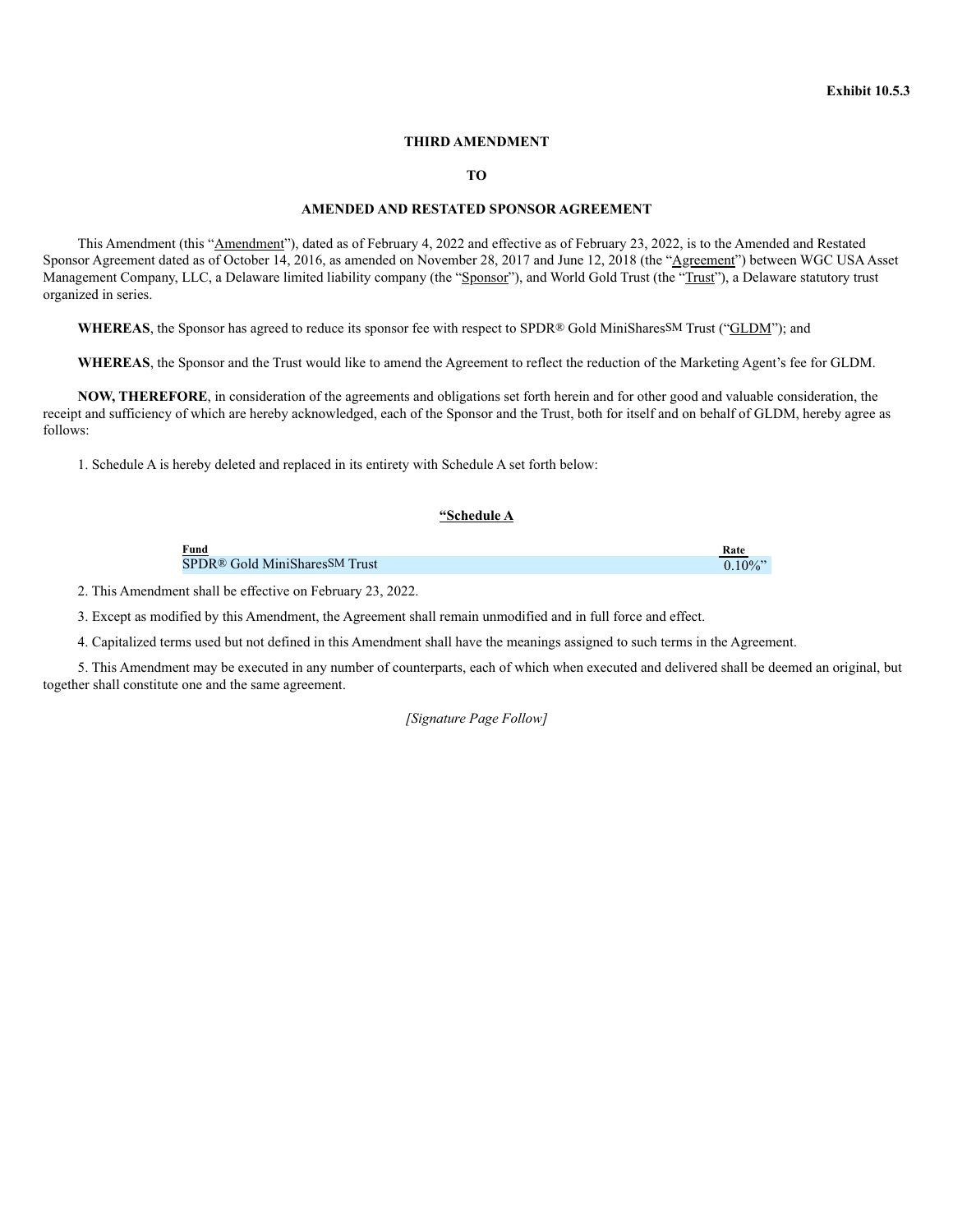**IN WITNESS WHEREOF**, the parties hereto have caused this Amendment to be duly executed and delivered as of the date first written above.

#### **WORLD GOLD TRUST, By: Delaware Trust Company, its Trustee**

By: /s/ Alan R. Halpern

Name: Alan R. Halpern Title: Vice President

#### **WGC USA ASSET MANAGEMENT COMPANY, LLC**

By: /s/ Brandon Woods Name: Brandon Woods Title: Principal Financial and Accounting Officer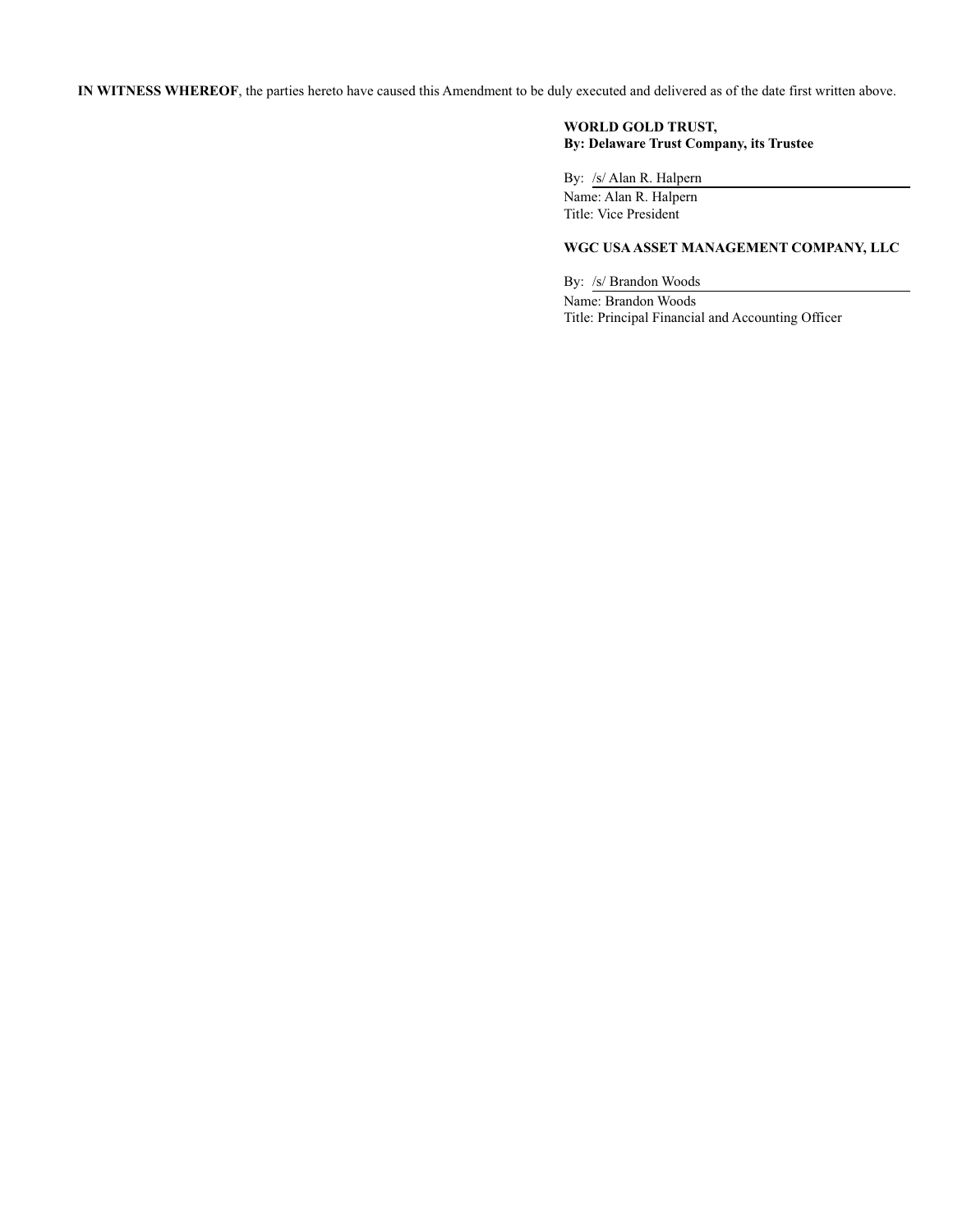#### **Press Release**

#### **State Street Global Advisors and World Gold Council Announce Reverse Share Split for SPDR® Gold MiniSharesSM**

**BOSTON February 4, 2022 –** State Street Global Advisors, the asset management business of State Street Corporation (NYSE: STT) and World Gold Council, the market development organization for the gold industry, today announced a reverse share split for the SPDR Gold MiniShares Trust (GLDM) to potentially reduce trading costs for investors. Shares of the fund will trade at its post-reverse split price effective as of February 23, 2022.

The split, detailed below, does not affect the total net asset value of GLDM.

| <b>Fund Name</b>             | <b>Ticker</b> | <b>Reverse Split</b><br>Ratio |
|------------------------------|---------------|-------------------------------|
| SPDR® Gold MiniShareSM Trust | <b>GLDM</b>   | .                             |

"With over \$4 billion in assets under management, GLDM is the industry leader in providing low-cost access to gold," said Sue Thompson, head of SPDR Americas Distribution at State Street Global Advisors. "The reverse share split is designed to lower shareholders' total cost of ownership by reducing trading costs that may be incurred when buying and selling shares."

Alongside this reverse split, effective February 23, 2022, the total expense ratio ("TER") on GLDM will be reduced to 10 basis points (bps), further lowering the overall total cost of ownership for investors.

Once implemented, the reverse share split will increase the share price of GLDM and reduce the number of outstanding shares. The total value of shares outstanding and the total value of a shareholder's investment in the fund will not be affected by the reverse split.

#### **About SPDR Exchange Traded Funds**

SPDR ETFs are a comprehensive family spanning an array of international and domestic asset classes. SPDR ETFs are sponsored by affiliates of State Street Global Advisors. The funds provide investors with the flexibility to select investments that are aligned to their investment strategy. For more information, visit www.ssga.com/etfs.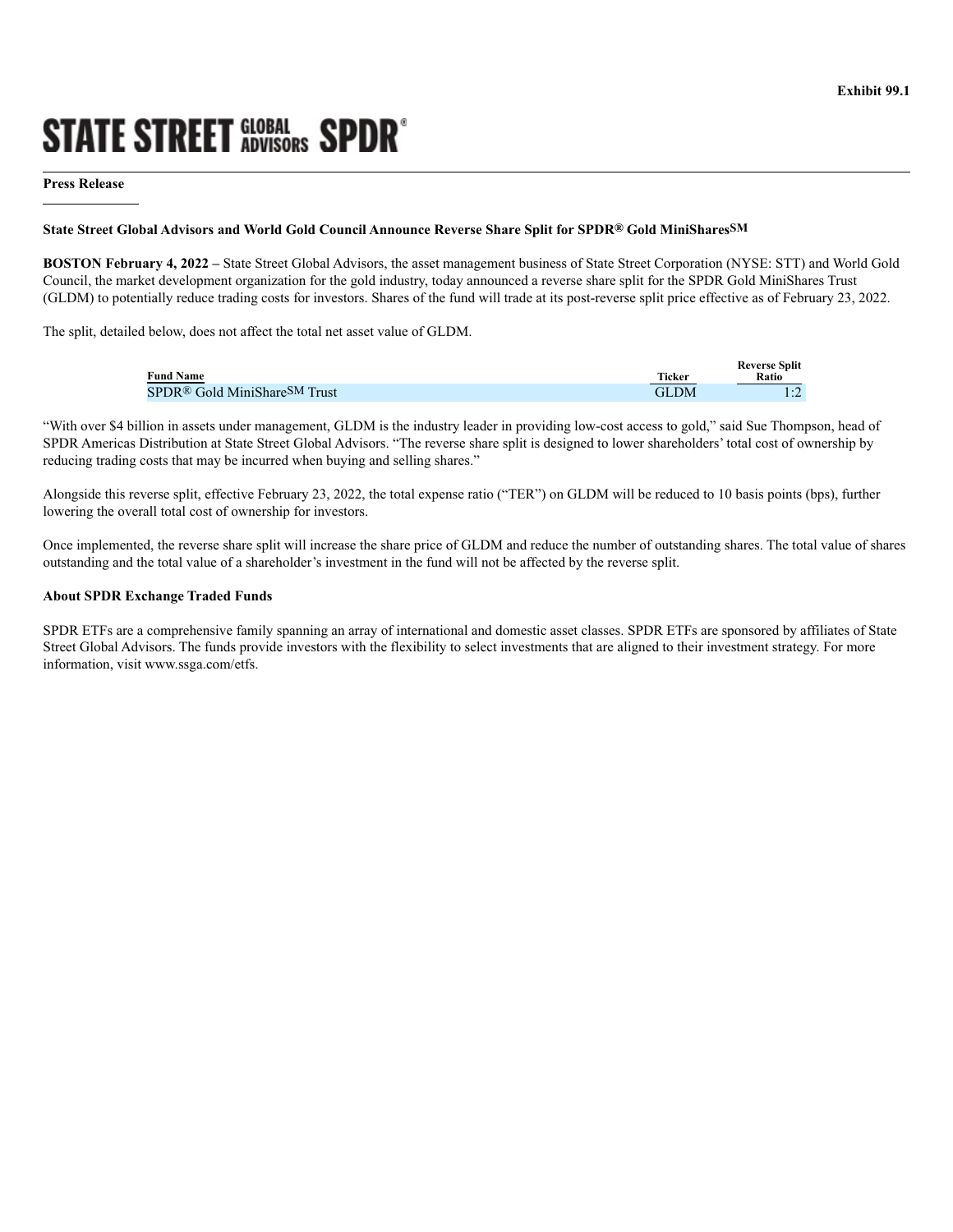#### **About State Street Global Advisors**

For four decades, State Street Global Advisors has served the world's governments, institutions and financial advisors. With a rigorous, risk-aware approach built on research, analysis and market-tested experience, we build from a breadth of active and index strategies to create cost-effective solutions. As stewards, we help portfolio companies see that what is fair for people and sustainable for the planet can deliver long-term performance. And, as pioneers in index, ETF, and ESG investing, we are always inventing new ways to invest. As a result, we have become the world's fourth-largest asset manager\* with US \$4.14 trillion† under our care.

- \* Pensions & Investments Research Center, as of 12/31/20.
- † This figure is presented as of December 31, 2021 and includes approximately \$61.43 billion of assets with respect to SPDR products for which State Street Global Advisors Funds Distributors, LLC (SSGA FD) acts solely as the marketing agent. SSGA FD and State Street Global Advisors are affiliated.

#### **About World Gold Council**

The World Gold Council is the market development organization for the gold industry. Our purpose is to stimulate and sustain demand for gold, provide industry leadership, and be the global authority on the gold market.

We develop gold-backed solutions, services and products, based on authoritative market insight and we work with a range of partners to put our ideas into action. As a result, we create structural shifts in demand for gold across key market sectors. We provide insights into the international gold markets, helping people to understand the wealth preservation qualities of gold and its role in meeting the social and environmental needs of society.

The membership of the World Gold Council includes the world's leading and most forward-thinking gold mining companies.

#### **Important Risk Disclosures**

The whole or any part of this work may not be reproduced, copied or transmitted or any of its contents disclosed to third parties without SSGA's express written consent.

All information is from SSGA unless otherwise noted and has been obtained from sources believed to be reliable, but its accuracy is not guaranteed. There is no representation or warranty as to the current accuracy, reliability or completeness of, nor liability for, decisions based on such information and it should not be relied on as such.

The information provided does not constitute investment advice and should not be relied upon as such. It should not be considered a solicitation to buy or an offer to sell a security. It does not take into account any investor's particular investment objectives, strategies, tax status or investment horizon. You should consult your tax and financial advisor.

Investing involves risk including the risk of loss of principal.

Investing involves risk, and you could lose money on an investment in SPDR® Gold MiniShareSM Trust ("GLDMSM " or "GLDM"), a series of the World Gold Trust.

ETFs trade like stocks, are subject to investment risk, fluctuate in market value and may trade at prices above or below the ETFs' net asset value. Brokerage commissions and ETF expenses will reduce returns.

Commodities and commodity-index linked securities may be affected by changes in overall market movements, changes in interest rates, and other factors such as weather, disease, embargoes, or political and regulatory developments, as well as trading activity of speculators and arbitrageurs in the underlying commodities.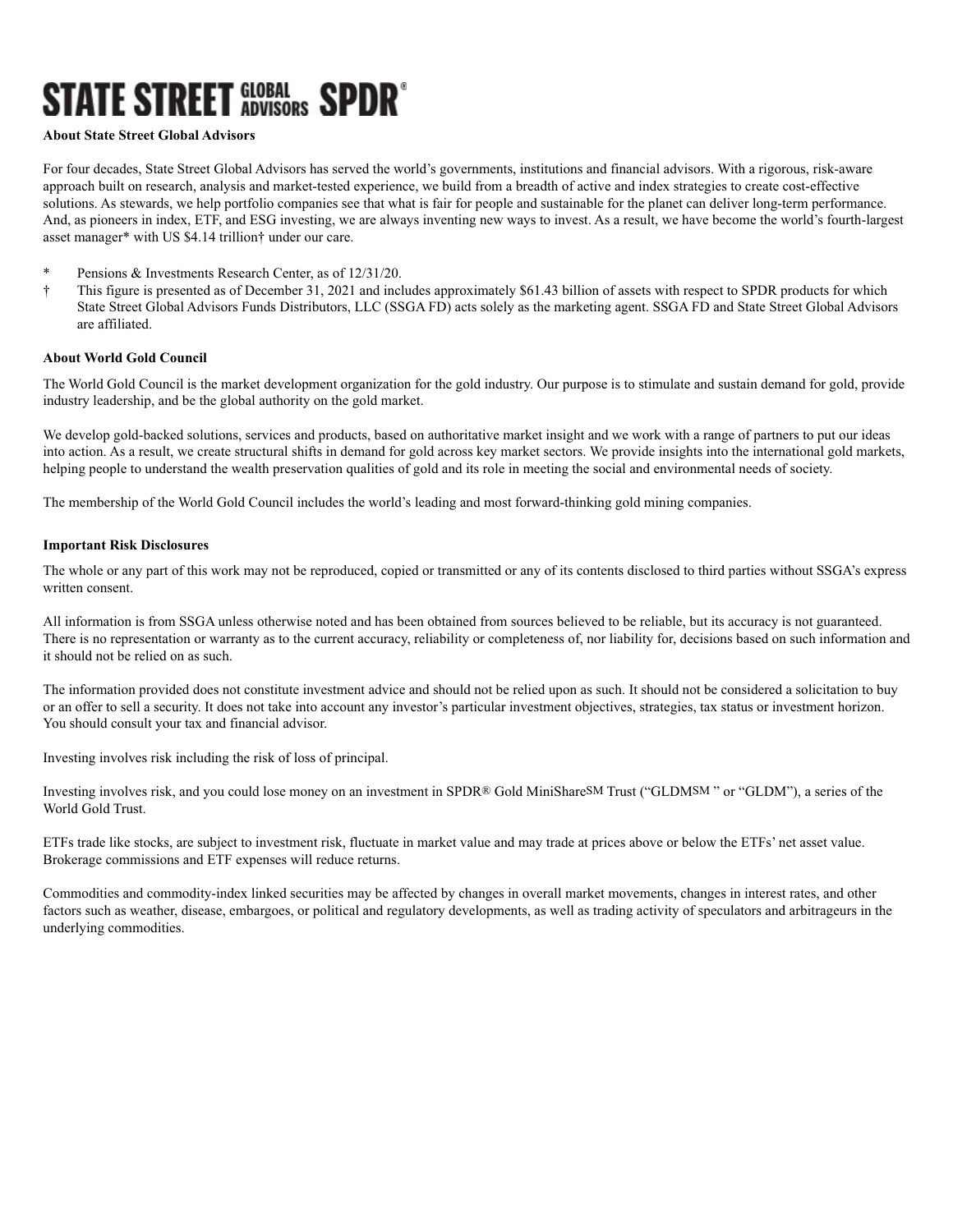Frequent trading of ETFs could significantly increase commissions and other costs such that they may offset any savings from low fees or costs.

Diversification does not ensure a profit or guarantee against loss.

#### **Investing in commodities entails significant risk and is not appropriate for all investors.**

#### **Important Information Relating to GLDMSM :**

**The World Gold Trust has filed a registration statement (including a prospectus) with the Securities and Exchange Commission ("SEC") for the offering to which this communication relates. Before you invest, you should read the prospectus in that registration statement and other documents the World Gold Trust has filed with the SEC for more complete information about GLDM and this offering. Please see the GLDM prospectus for a detailed discussion of the risks of investing in GLDM shares. The GLDM prospectus is available by clicking here. You may get these documents for free by visiting EDGAR on the SEC website at sec.gov or by visiting spdrgoldshares.com. Alternatively, GLDM or any authorized participant will arrange to send you the prospectus if you request it by calling 866.320.4053.**

GLDM is not an investment company registered under the Investment Company Act of 1940 (the "1940 Act") and is not subject to regulation under the Commodity Exchange Act of 1936 (the "CEA"). As a result, shareholders of GLDM do not have the protections associated with ownership of shares in an investment company registered under the 1940 Act or the protections afforded by the CEA.

GLDM shares trade like stocks, are subject to investment risk and will fluctuate in market value. The value of GLDM shares relates directly to the value of the gold held by GLDM (less its expenses), and fluctuations in the price of gold could materially and adversely affect an investment in the shares. The price received upon the sale of the shares, which trade at market price, may be more or less than the value of the gold represented by them. GLDM does not generate any income, and as GLDM regularly sells gold to pay for its ongoing expenses, the amount of gold represented by each Share will decline over time to that extent.

The World Gold Council name and logo are a registered trademark and used with the permission of the World Gold Council pursuant to a license agreement. The World Gold Council is not responsible for the content of, and is not liable for the use of or reliance on, this material. World Gold Council is an affiliate of GLDM's sponsor.

MiniSharesSM and GLDMSM are service marks of WGC USA Asset Management Company, LLC used with the permission of WGC USA Asset Management Company, LLC.

Standard & Poor's®, S&P® and SPDR® are registered trademarks of Standard & Poor's Financial Services LLC (S&P); Dow Jones is a registered trademark of Dow Jones Trademark Holdings LLC (Dow Jones); and these trademarks have been licensed for use by S&P Dow Jones Indices LLC (SPDJI) and sublicensed for certain purposes by State Street Corporation. State Street Corporation's financial products are not sponsored, endorsed, sold or promoted by SPDJI, Dow Jones, S&P, their respective affiliates and third party licensors and none of such parties make any representation regarding the advisability of investing in such product(s) nor do they have any liability in relation thereto, including for any errors, omissions, or interruptions of any index.

The trademarks and service marks referenced herein are the property of their respective owners. Third party data providers make no warranties or representations of any kind related to the accuracy, completeness or timeliness of the data and have no liability for damages of any kind related to the use of such data.

For more information, please contact the Marketing Agent for GLDM: State Street Global Advisors Funds Distributors, LLC, One Iron Street, Boston, MA, 02210; T: +1 866 320 4053 spdrgoldshares.com